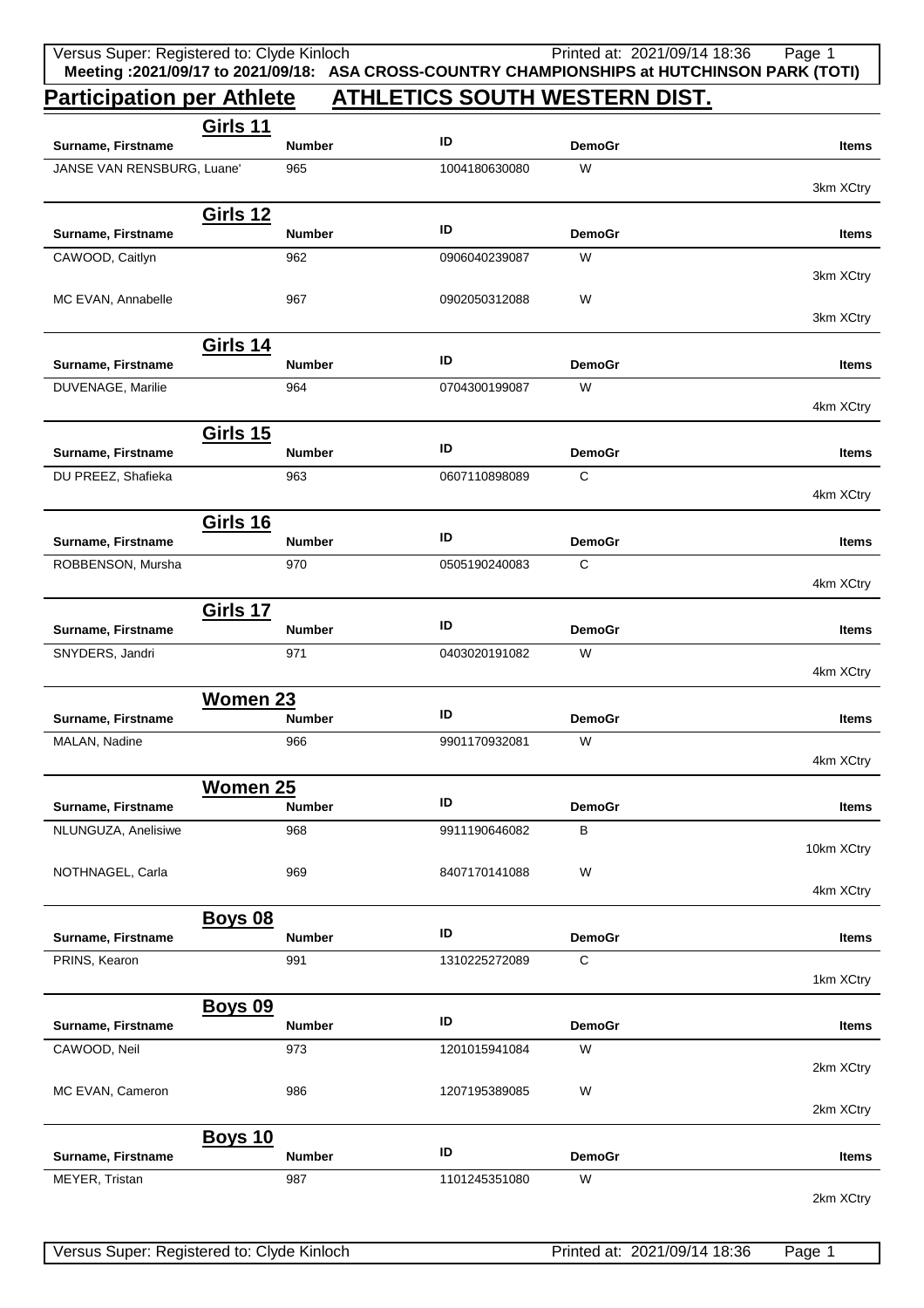| Versus Super: Registered to: Clyde Kinloch |                      |               | Printed at: 2021/09/14 18:36 | Page 2<br>Meeting : 2021/09/17 to 2021/09/18: ASA CROSS-COUNTRY CHAMPIONSHIPS at HUTCHINSON PARK (TOTI) |
|--------------------------------------------|----------------------|---------------|------------------------------|---------------------------------------------------------------------------------------------------------|
| <b>Boys 12</b><br>Surname, Firstname       | <b>Number</b>        | ID            | <b>DemoGr</b>                | <b>Items</b>                                                                                            |
| DU PLESSSIS, Jac                           | 974                  | 0911165603083 | W                            | 3km XCtry                                                                                               |
| <u>Boys 14</u><br>Surname, Firstname       | <b>Number</b>        | ID            | <b>DemoGr</b>                | <b>Items</b>                                                                                            |
| GROBBELAAR, Voughan                        | 976                  | 0701255269089 | $\mathsf{C}$                 | 4km XCtry                                                                                               |
| RUITERS, Zaylynn                           | 992                  | 0710305491080 | C                            | 4km XCtry                                                                                               |
| WILLEMSE, Danwille                         | 997                  | 0707015792088 | C                            | 4km XCtry                                                                                               |
| <u>Boys 15</u>                             |                      |               |                              |                                                                                                         |
| Surname, Firstname                         | <b>Number</b>        | ID            | <b>DemoGr</b>                | Items                                                                                                   |
| KENNEDY, Tyrese                            | 980                  | 0601116427084 | C                            | 4km XCtry                                                                                               |
| KOSLA, Dimitri                             | 981                  | 0602265320088 | C                            | 4km XCtry                                                                                               |
| PRINS, Beyon                               | 990                  | 0601095421082 | C                            | 4km XCtry                                                                                               |
| <b>Boys 16</b>                             | <b>Number</b>        | ID            | <b>DemoGr</b>                |                                                                                                         |
| Surname, Firstname<br>LOUW, Lazro          | 983                  | 0509235405081 | C                            | Items                                                                                                   |
| MLUNGUZA, Bonga                            | 988                  | 0503255313085 | В                            | 6km XCtry                                                                                               |
|                                            |                      |               |                              | 6km XCtry                                                                                               |
| <b>Boys 17</b><br>Surname, Firstname       | <b>Number</b>        | ID            | <b>DemoGr</b>                | Items                                                                                                   |
| ANDRIES, Tyron-Lee                         | 972                  | 0405185210086 | C                            |                                                                                                         |
| VAN DER HORST, Ricardo                     | 994                  | 0405135101088 | С                            | 6km XCtry                                                                                               |
| <b>Men 23</b>                              |                      |               |                              | 6km XCtry                                                                                               |
| Surname, Firstname                         | <b>Number</b>        | ID            | <b>DemoGr</b>                | Items                                                                                                   |
| KAPTEIN, Waldo                             | 979                  | 0101295411082 | C                            | 4km XCtry                                                                                               |
| LE ROUX, Zevian                            | 982                  | 0102275376089 | C                            | 4km XCtry                                                                                               |
| <b>Men 25</b>                              |                      | ID            |                              |                                                                                                         |
| Surname, Firstname<br>FREDRICKS, Bernardo  | <b>Number</b><br>975 | 8706025191085 | <b>DemoGr</b><br>$\mathsf C$ | Items                                                                                                   |
|                                            |                      |               |                              | 10km XCtry                                                                                              |
| JANTJIES, Donavan                          | 977                  | 9607015707089 | C                            | 10km XCtry                                                                                              |
| MAQUASSA, Francois                         | 984                  | 9507025088084 | C                            | 10km XCtry                                                                                              |
| MATTHEWS, Selwin                           | 985                  | 9808215786085 | C                            | 4km XCtry                                                                                               |
| MNGWENISO, Aphiwe                          | 989                  | 9804055839084 | В                            | 10km XCtry                                                                                              |
| STEENKAMP, Mervin                          | 993                  | 8806265034084 | C                            | 10km XCtry                                                                                              |